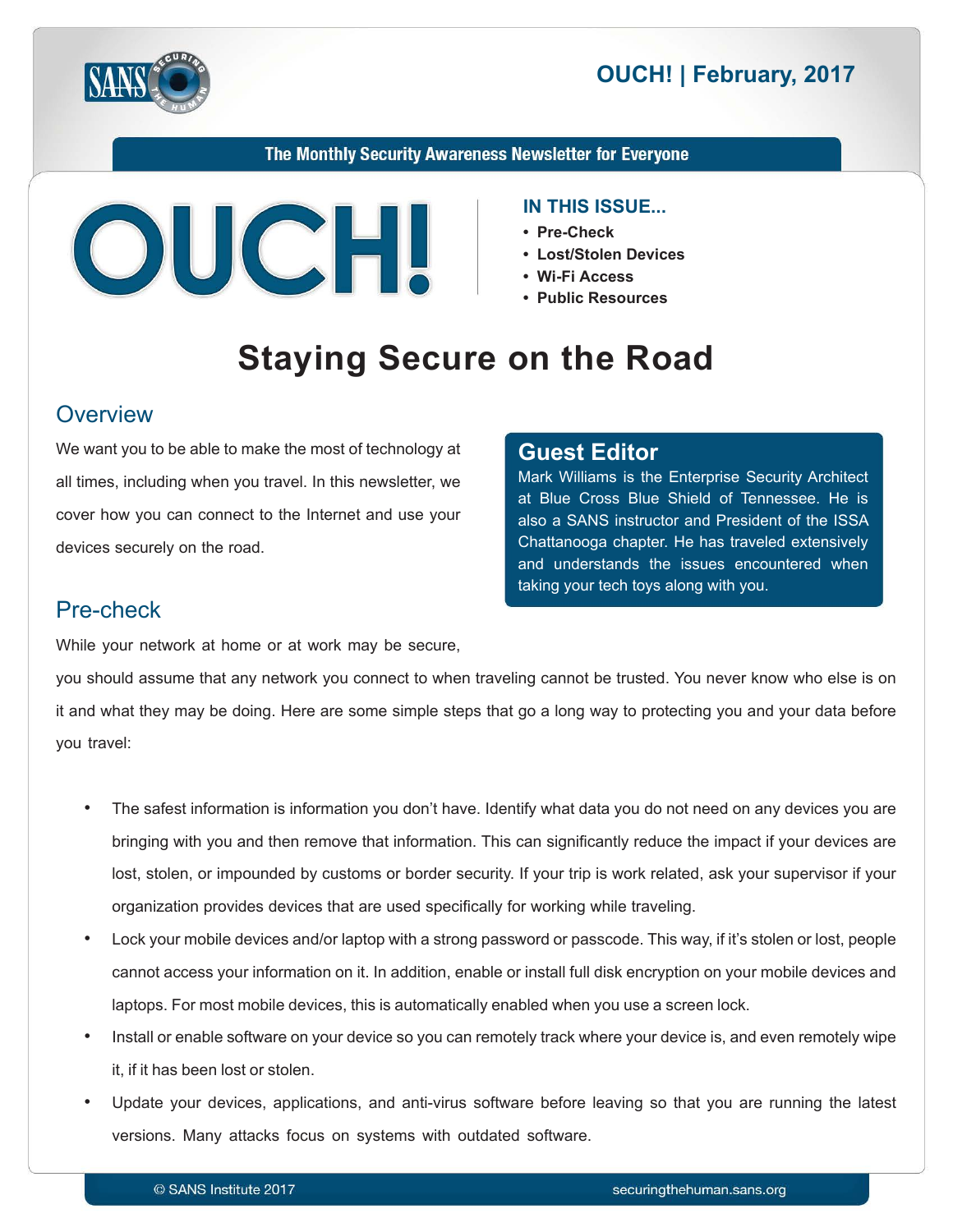# **2017 DUCH! | February, 2017**



#### **Staying Secure on the Road**

- Do a complete backup of all your devices. This way, if something does happen to them while traveling, you still have all of your original data in a secured location.
- For international travel, check what service plan you have for your phone with your mobile service provider. Service providers often charge high rates for international data usage; you may wish to disable your cellular data capabilities while traveling internationally or purchase a local prepaid SIM card to allow for international travel.

#### Lost/Stolen Devices

Once you begin your travel, ensure the physical safety of your devices. For example, never leave your devices

*To stay secure while traveling, secure your devices before leaving home, keep them* physically secure, and encrypt all online activities.

in your car where people can easily see them, as criminals may simply smash your car's window and grab anything of value they can see. While crime is definitely a risk, according to a recent Verizon study, people are 100 times more likely to lose a device than have it stolen. This means always double-check you still have your devices when you travel, such as when you clear security at the airport, leave a taxi or restaurant, check out of a hotel room, or before you disembark from your airplane. Remember to check that seat back pocket!

#### **Wi-Fi Access**

Accessing the Internet while traveling often means using public Wi-Fi access points, such as ones you find at a hotel, a local coffee shop, or the airport. There are two problems with public Wi-Fi: you are never sure who set them up and you never know who is connected to them. As such, they should be considered untrusted. In fact, this is why you took all the steps to secure your devices before you left. In addition, Wi-Fi uses radio waves, which means anyone physically near you can potentially intercept and monitor those communications. For these reasons, if you do use public Wi-Fi, you need to ensure all of your online activity is encrypted. For example, when connecting online using your browser, make sure that the websites you are visiting are encrypted. You can confirm this by looking for 'HTTPS://' and/or an image of